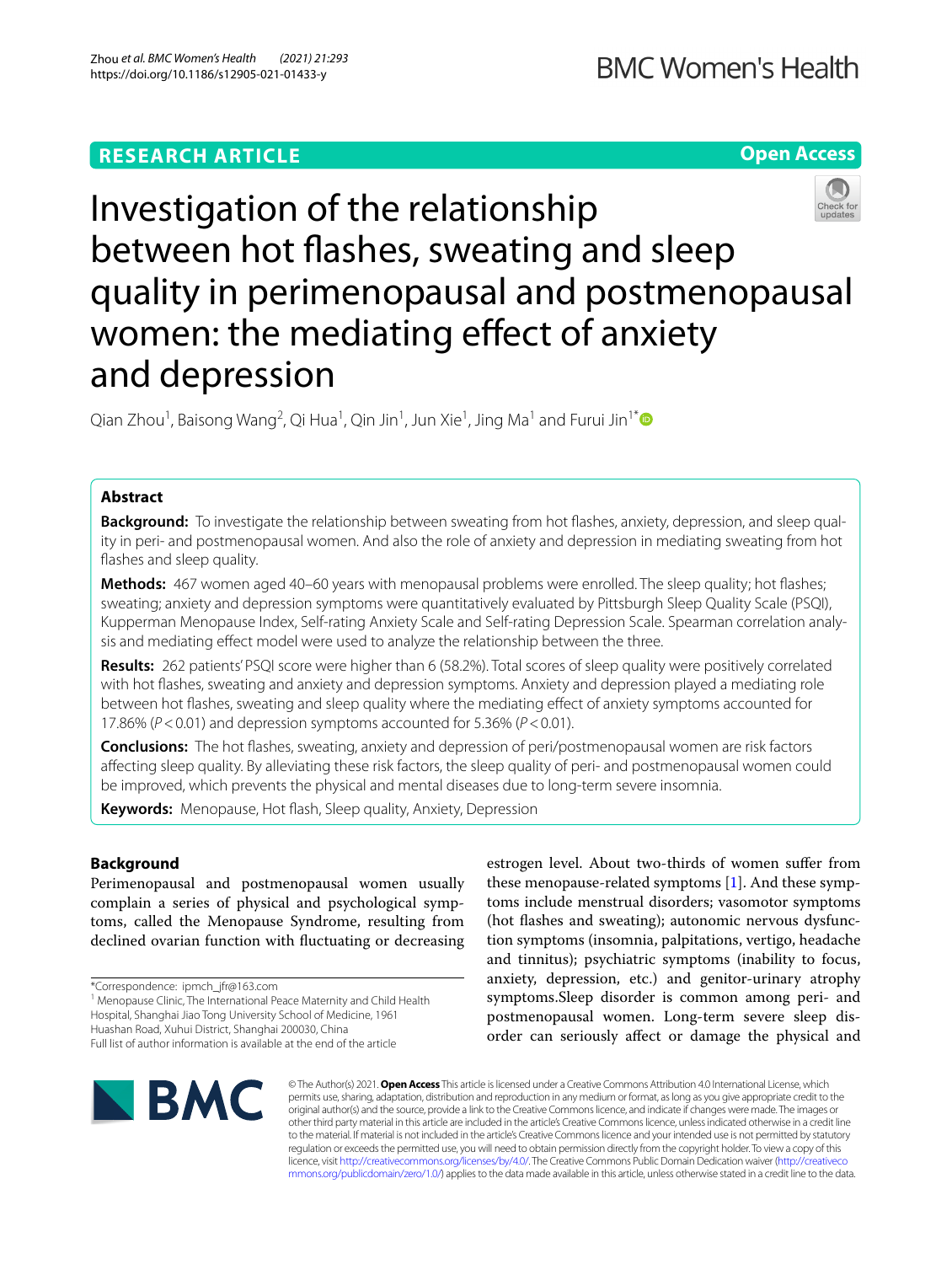mental health of patients. Epidemiological studies have found that insomnia with short sleep duration was associated with increased risk of obesity, hypertension, diabetes, coronary heart disease and other cardiovascular diseases [[2–](#page-6-1)[4\]](#page-6-2). Sleep disorder during menopausal transition period is not only a concomitant symptom of anxiety and depression, but also a risk factor of depression in the future. Therefore, sleep problems among peri- and postmenopausal women should be paid more attention.

There are many factors affecting the sleep quality of peri- and postmenopausal women, such as age, family history of insomnia, previous insomnia episodes, stress, poor health, chronic pain, vasomotor symptoms during menopausal transition period, and neuropsychiatric symptoms which are also strongly related to sleep problems [\[5](#page-6-3)[–7\]](#page-6-4). Although peri- and postmenopausal women experience decrease in estrogen levels but not everyone suffers from these symptoms. The pathogenesis of these symptoms is yet not clear, and the causal relationship between these symptoms and poor sleep quality is uncertain. These factors interact with each other to complicate the sleep problems during menopausal transition. Studies have found that hot fashes comprise a specifc factor afecting sleep during menopausal transition; the relationship between mood disorders and sleep is bidirectional. 90% of people who have had depression also complained insomnia which is often a complication of anxiety and depression [[5\]](#page-6-3). A study of malignant tumors, rheumatoid arthritis and smoking found that anxiety and depression could mediate pain symptoms, biochemical indicators, drug use, sleep quality and quality of life [[8–](#page-6-5)[10\]](#page-7-0). We speculate that anxiety and depression in menopausal transition may also regulate the relationship between vasomotor symptoms and sleep disorders. Therefore, the purpose of this study was to investigate whether anxiety and depression play a mediating role in hot flashes, sweating and sleep quality. This study provided a new perspective in exploring the relationship between three groups of symptoms, and also scientifc evidence in treating sleep disorders among peri- and postmenopausal women.

# **Methods**

### **Inclusion criteria**

From March 2016 to February 2017, outpatients from climacteric clinic of International Peace Maternity and Child Health Hospital (IPMCH) were included. The Including criteria were as follows:  $(1)$  40–60 years old; (2) still menstruating with menstrual frequency changes more than twice and/or menstruation period lasting more than 7 days over the last 10 months; (3) at least 1 year after menopause (4) with menopausal syndrome symptoms; (5) conscious and able to fll in the

questionnaires. The excluding criteria:  $(1)$  Women with primary insomnia before menopause; (2) the woman complains of anxiety or depression, and is taking antianxiety drugs or antidepressants.

### **Survey conduct and design**

This is a hospital-based cross-sectional survey study, using face-to-face questionnaire to survey peri-and postmenopausal women who come to the climacteric clinic for treatment and meet the including criteria.The Pittsburgh Sleep Quality Scale (PSQI), Kupperman Menopausal Index (KMI), Self-rating Anxiety Scale (SAS) SRS.14 and Self-rating Depression Scale (SDS) SRS.11 were used to quantify the sleep quality, hot fashes and sweating symptoms, depressive symptoms and anxiety symptoms of the subjects. These scales were under license, and licenses were obtained each survey. The investigator was fully trained and certifed. All the subjects signed the informed consent form. The experiment was approved by Ethics Committee for Medical Research of International Peace Maternity and Child Health Hospital (Ethical approval number:GKLW 2017-104).

The Pittsburgh Sleep Quality Score Scale consists of 19 self-rated items and 5 other-rated items. The 19th selfrated item and the 5 other-rated items were not counted in the scoring. The 18 self-rated items were combined into 7 components, including sleep quality, sleep time, sleep efficiency, sleep disorder, hypnotic drugs and daytime dysfunction. Each component was rated as 0, 1, 2, 3 and was ultimately added together. The higher the score, the poorer the sleep quality. The scale had higher reliability and validity in evaluating sleep quality  $[11]$  $[11]$ .

The vasomotor symptoms were assessed by the KMI scale which was comprised of 13 indicators. It aimed to evaluate vasomotor symptoms, somatic symptoms, psychiatric symptoms and uro-genital symptoms. Each item has a basic score and a 4-grade degree score (0–3 points). Each item score is equal to the basic score multiplied by the 4-grade degree score and the total KMI score of KMI is the summation of the scores of the 13 indicators.

SAS and SDS are two widely used self-assessment tools to quantify anxiety and depression symptoms. They were easy to comprehend and showed good reliability and validity. The scale consists of 20 items with four-grade scoring system. The anxiety scale has 5 reverse scoring points and the depression scale has 10 reverse scoring points. After the addition of each score, the total rough score was multiplied by 1.25. The integer part was applied as total standard score. The standard score of SAS and SDS was 50. 50–59 represented mild anxiety (depression), 60–69 referred to moderate anxiety (depression), and score higher than 70 meant severe anxiety (depression).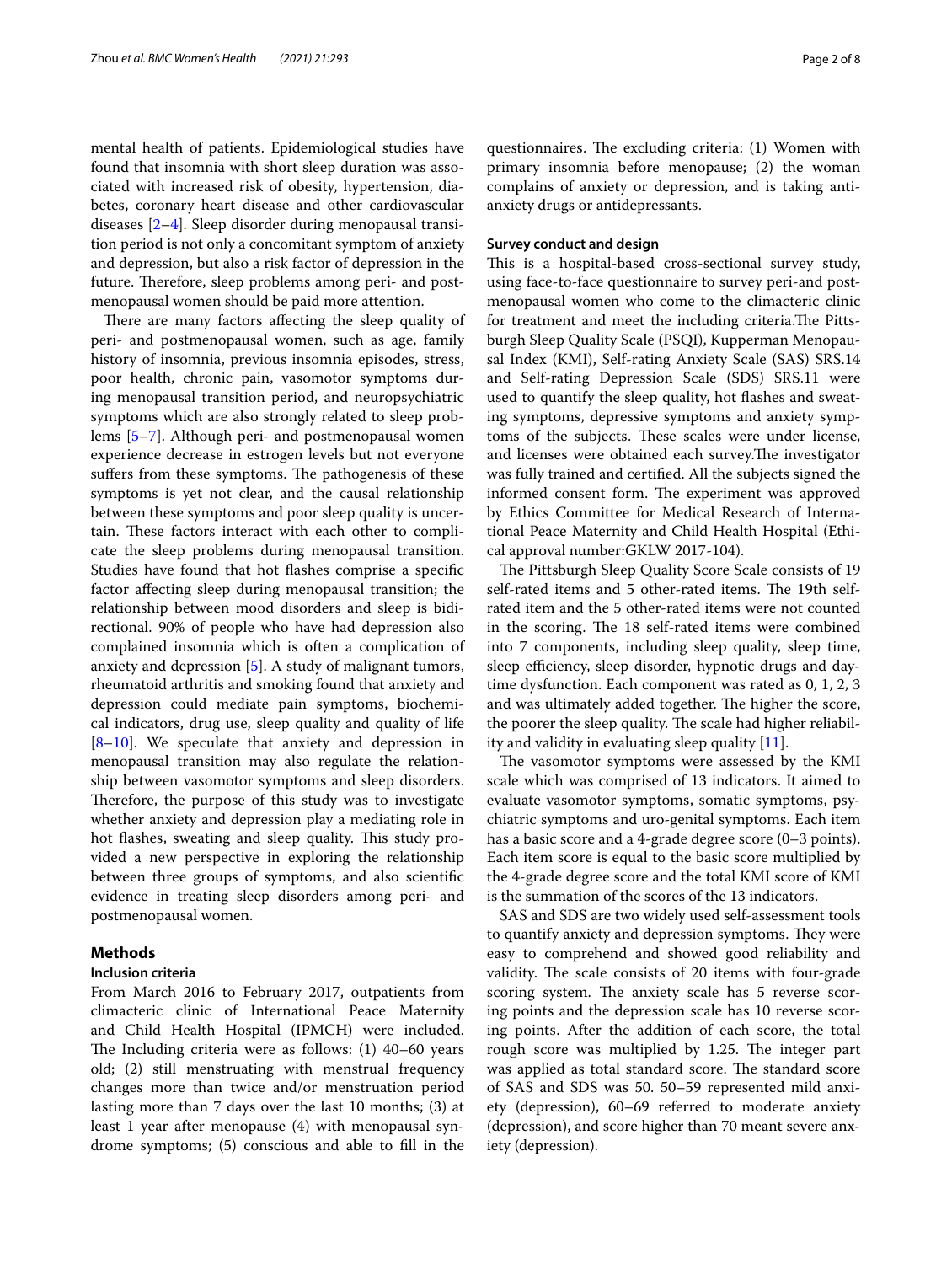# **Statistical methods**

SPSS version 24.0 was used for the statistical analysis. Continuous variables were expressed as mean  $\pm$  standard deviation and categorized variables were expressed as frequency and percentage. Spearman's rank correlation test was used to analyze the correlation, using a two-sided  $\alpha$  = 0.05 as standard. The model of mediation efect was ftted by AMOS 24.0; the mediation efect was tested by Bootstrap method and *P* < 0.05 indicated that the diference was statistically signifcant.

# **Results**

# **Basic clinicopathological characteristics**

A total of 467 women with an average age of  $49.68 \pm 4.5$  years old and an average body mass index of 22.27 5.6  $\text{kg/m}^2$  were enrolled in this study. They were all menopausal outpatients from International Peace Maternity and Child Health Hospital, including 181 postmenopausal (38.8%) and 286 perimenopausal (61.2%) cases. Of the 467, 125 cases (26.8%) were complicated with hypertension, diabetes mellitus, hyperlipidemia and thyroid diseases. The basic clinicopathological characteristics are shown in Table [1](#page-2-0).

### **The quality of sleep of participants**

450 patients completed the sleep quality scale, accounting for 96.4% of all the participants. The overall score of sleep quality was PSQI (6.89 $\pm$ 50 p). 262 subjects (58.2%) had  $PSQI \ge 6$ ). The details about the 7 components; sleep quality, time of sleep, sleep duration, sleep efficiency, sleep disorder, use of soporific agents and daytime dysfunction are shown in Table [2.](#page-3-0)

# **Symptoms of hot fashes, sweating and anxiety and depression**

450 subjects completed the Kupperman Menopause Index Scale, Self-rating Anxiety Scale (SAS) and Selfrating Depression Scale (SDS), accounting for 96.4% of the total respondents. The mean $\pm$ standard deviation of the three symptoms was  $4.21 \pm 3.06$  for hot flashes,  $44.57 \pm 6.49$  for anxiety and  $54.65 \pm 12.45$  for depression.

# **The relationship between sleep quality and hot fashes, anxiety and depression**

Spearman correlation analysis showed that the total PSQI score was signifcantly positively correlated with the symptoms of anxiety and depression in hot fashes and sweating. The correlation coefficients with sweating symptoms of hot flashes were  $rs = 0.496$  ( $P < 0.001$ ), anxiety symptoms were  $rs = 0.327$  ( $P < 0.001$ ), and depression symptoms were  $rs = 0.265$  ( $P < 0.001$ ), which

<span id="page-2-0"></span>

|           | <b>Table 1</b> Basic clinicopathological characteristics of the subjects |  |  |
|-----------|--------------------------------------------------------------------------|--|--|
| $(n=467)$ |                                                                          |  |  |

| <b>Characteristics</b>                       | <b>Number</b> | Percentage (%) |  |
|----------------------------------------------|---------------|----------------|--|
| Age                                          |               |                |  |
| $40 - 44$                                    | 57            | 12.2           |  |
| $45 - 49$                                    | 154           | 40.0           |  |
| $50 - 54$                                    | 179           | 38.3           |  |
| $55 - 60$                                    | 57            | 12.2           |  |
| Body mass index (BMI)                        |               |                |  |
| < 18.5                                       | 11            | 2.36           |  |
| $18.5 - 24.9$                                | 399           | 85.4           |  |
| > 25                                         | 46            | 9.85           |  |
| Marital status                               |               |                |  |
| Married                                      | 421           | 90.1           |  |
| Single or other                              | 46            | 9.9            |  |
| Occupational status                          |               |                |  |
| Employed                                     | 394           | 84.4           |  |
| Unemployed or retired                        | 73            | 15.6           |  |
| Academic qualifications                      |               |                |  |
| Junior high school and below                 | 65            | 13.9           |  |
| High school or technical secondary<br>school | 151           | 32.3           |  |
| University or above                          | 223           | 47.8           |  |
| Financial income                             |               |                |  |
| $<$ 400 USD                                  | 57            | 12.2           |  |
| 400-700 USD                                  | 125           | 26.8           |  |
| 700-1500 USD                                 | 230           | 49.3           |  |
| >1500 USD                                    | 27            | 5.8            |  |
| With or without co-morbidity                 |               |                |  |
| Yes                                          | 125           | 26.8           |  |
| No                                           | 342           | 73.2           |  |
| Menopausal status                            |               |                |  |
| Yes                                          | 181           | 38.8           |  |
| No                                           | 286           | 61.2           |  |

indicated that more severe hot fashes and anxiety and depression symptoms were associated with worse sleep quality.

# **Mediating efect of anxiety and depression on hot fashes, sweating and sleep disorders**

In this study, hot fashes symptom was defned as the observation variable. The independent variable in the model; SDS and SAS were defned as intermediary variable while PSQI as the latent variable. The dependent variable, 7 dimensions of PSQI in the model were defned as observation variable; Hence, the intermediary efect model was constructed. In the model, the SAS fitting index was  $2/df=10.084$ , GFI=0.888,  $CFI = 0.829$ ,  $TLI = 0.763$ ,  $NFI = 0.815$ ,  $RFI = 0.744$ ,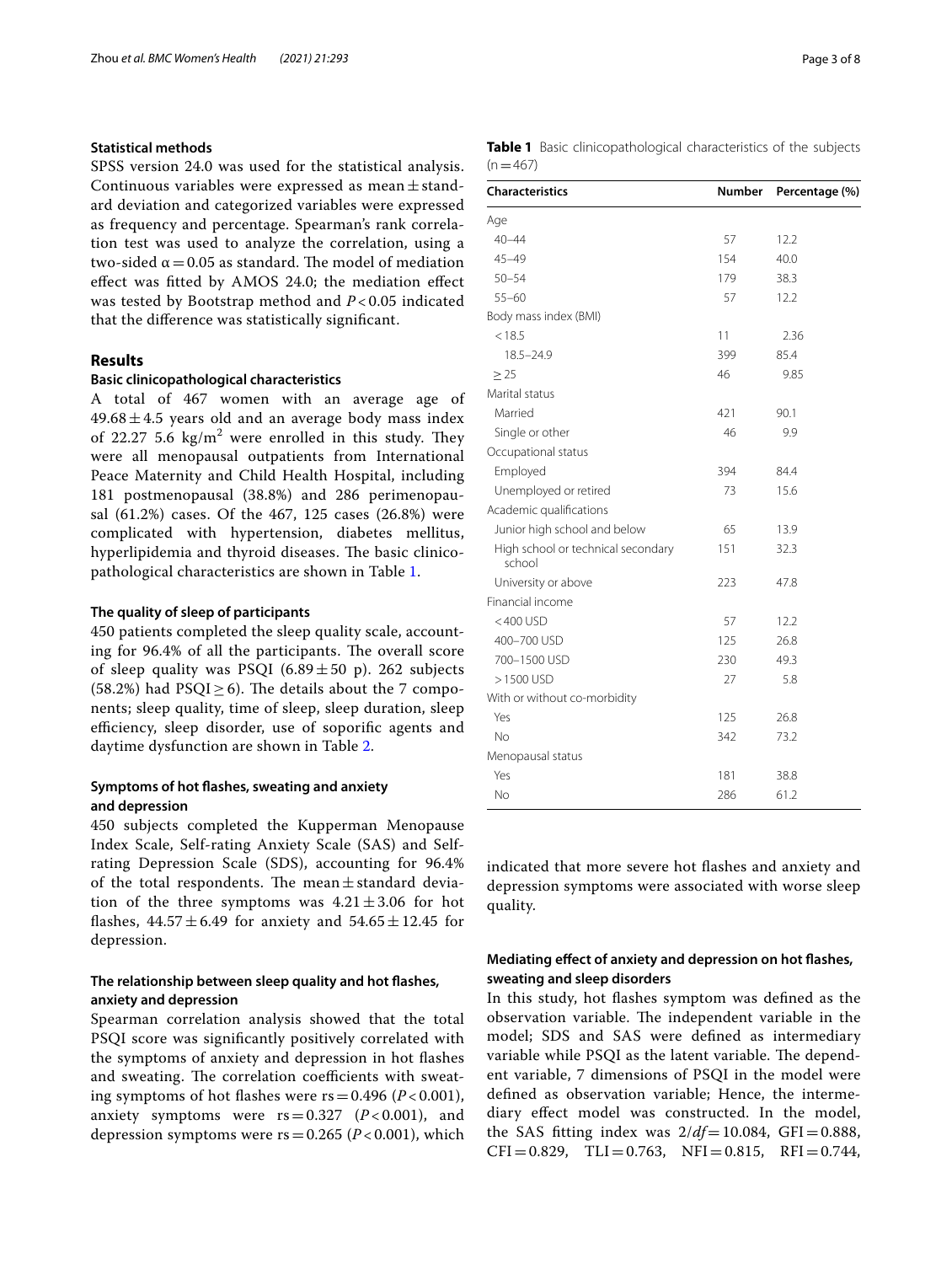<span id="page-3-0"></span>**Table 2** Characteristics of sleep of the survey subjects

| <b>Characteristics</b>        | <b>Number</b> | Percentage (%) |
|-------------------------------|---------------|----------------|
| Quality of sleep              |               |                |
| Good                          | 92            | 19.7           |
| Moderate                      | 246           | 54.7           |
| Poor                          | 97            | 21.6           |
| Very poor                     | 15            | 3.3            |
| Sleep time (points)           |               |                |
| 0                             | 91            | 20.2           |
| $1 - 2$                       | 233           | 51.8           |
| $3 - 4$                       | 98            | 21.8           |
| $5 - 6$                       | 28            | 6.2            |
| Duration of sleep             |               |                |
| >7h                           | 175           | 38.9           |
| $6-7h$                        | 164           | 36.4           |
| (not including 6 h)           |               |                |
| $5-6h$<br>(including 6 h)     | 88            | 19.6           |
| < 5 h                         | 23            | 5.1            |
| Sleep efficiency              |               |                |
| >85%                          | 368           | 81.8           |
| 75-85%<br>(not including 75%) | 50            | 11.1           |
| 65-75%<br>(including 75%)     | 24            | 5.3            |
| <65%                          | 8             | 1.8            |
| Sleep disorder (points)       |               |                |
| 0                             | 77            | 17.1           |
| $1 - 9$                       | 153           | 34.0           |
| $10 - 18$                     | 198           | 44.0           |
| $19 - 27$                     | 22            | 4.9            |
| Use of soporific agents       |               |                |
| None                          | 400           | 88.9           |
| <1 time/week                  | 26            | 5.8            |
| 1-2 times/week                | 15            | 3.3            |
| $\geq$ 3times/week            | 9             | 2.0            |
| Daytime dysfunction (points)  |               |                |
| 0                             | 117           | 26.0           |
| $1 - 2$                       | 176           | 39.1           |
| $3 - 4$                       | 117           | 26.0           |
| $5 - 6$                       | 40            | 8.9            |
| PSQI (6.89 ± 4.37)            |               |                |
| <6 points                     | 188           | 41.8           |
| $\geq$ 6 points               | 262           | 58.2           |

 $RMSEA = 0.148$ . The model fitted well, and the standardization coefficients of each path had statistical significance  $(P<0.01)$  $(P<0.01)$  (Fig. 1). SDS fitting indexes were:  $2/df = 9.958$ , GFI = 0.888, CFI = 0.820, TLI = 0.751,  $NFI = 0.806$ ,  $RFI = 0.731$ ,  $RMSEA = 0.147$ . The model fitted well, and the standardization coefficients of each path had statistical signifcance (*P* < 0.01) (Fig. [2](#page-4-1)).

Bootstrap method was used to test the signifcance of the mediating effect. The results showed that the direct, indirect and total efects of hot fashes and anxiety on insomnia were statistically significant  $(P<0.01)$ . The direct efect, intermediate efect and overall efect of hot flashes and depression on insomnia were also statistically significant  $(P<0.01)$ . Part of the mediating effect between heat sweating and PSQI was established. The indirect efect of hot fashes on sleep disorder was 17.86% through anxiety symptoms (Table  $3$ ). The indirect effect of hot fashes on sleep disorder was 5.36% through depression symptoms (Table [4](#page-5-1)).

# **Discussion**

This study explored and analyzed the relationship between subjective evaluation of sleep quality in periand postmenopausal women and symptoms of hot fashes, sweating and anxiety and depression. In this study, 262 subjects (58.2%) had PSQI $\geq$ 6, which is very consistent with the reported incidence of sleep disorders in perimenopausal women. The epidemiological studies of Terauchi et al. [\[12](#page-7-2)] and Xu et al. [[13\]](#page-7-3) reported that the incidence of sleep disorders in perimenopausal women ranged from 33 to 51%, which was related to menopausal status and race. The incidence of sleep disorders was higher in Asian women and white women, and lower in Hispanic women. Baker et al. [[14\]](#page-7-4) reported that the prevalence of sleep disorders and insomnia in menopausal transition period was 40–60%. Cross-sectional studies by Zhang and Li suggest that the incidence of perimenopausal sleep disorders in Chinese women ranges from 51 to 55% [\[15](#page-7-5), [16\]](#page-7-6). It can be seen that the incidence of sleep disorder in peri- and postmenopausal women is high and it is not only afecting women's daily functions in the near future, also increasing the risk of cardiovascular disease and depression in the long term. Therefore, sleep problems at this stage deserve much attention.

The results showed that sweating symptoms of hot fashes were positively correlated with sleep quality: Heavy sweating symptoms of hot fashes signifcantly afected the sleep quality proportionally. Several studies have suggested that hot fashes were associated with sleep disorders and insomnia [[17–](#page-7-7)[19](#page-7-8)]. Freeman et al. [[20\]](#page-7-9) showed that hot flashes increased the risk of insomnia, and the adjusted OR value was  $1.79$  ( $P < 0.001$ ). Vousoura et al.  $[21]$  $[21]$  showed that hot flashes significantly increased the risk of frequent waking up at night  $(OR = 1.85, P < 0.001)$ , and decreased the overall sleep quality (OR=2.00, *P*<0.001). Freedman et al. [\[22\]](#page-7-11) studied the mechanism of hot fashes and suggested that hot fashes are the response of the central nervous system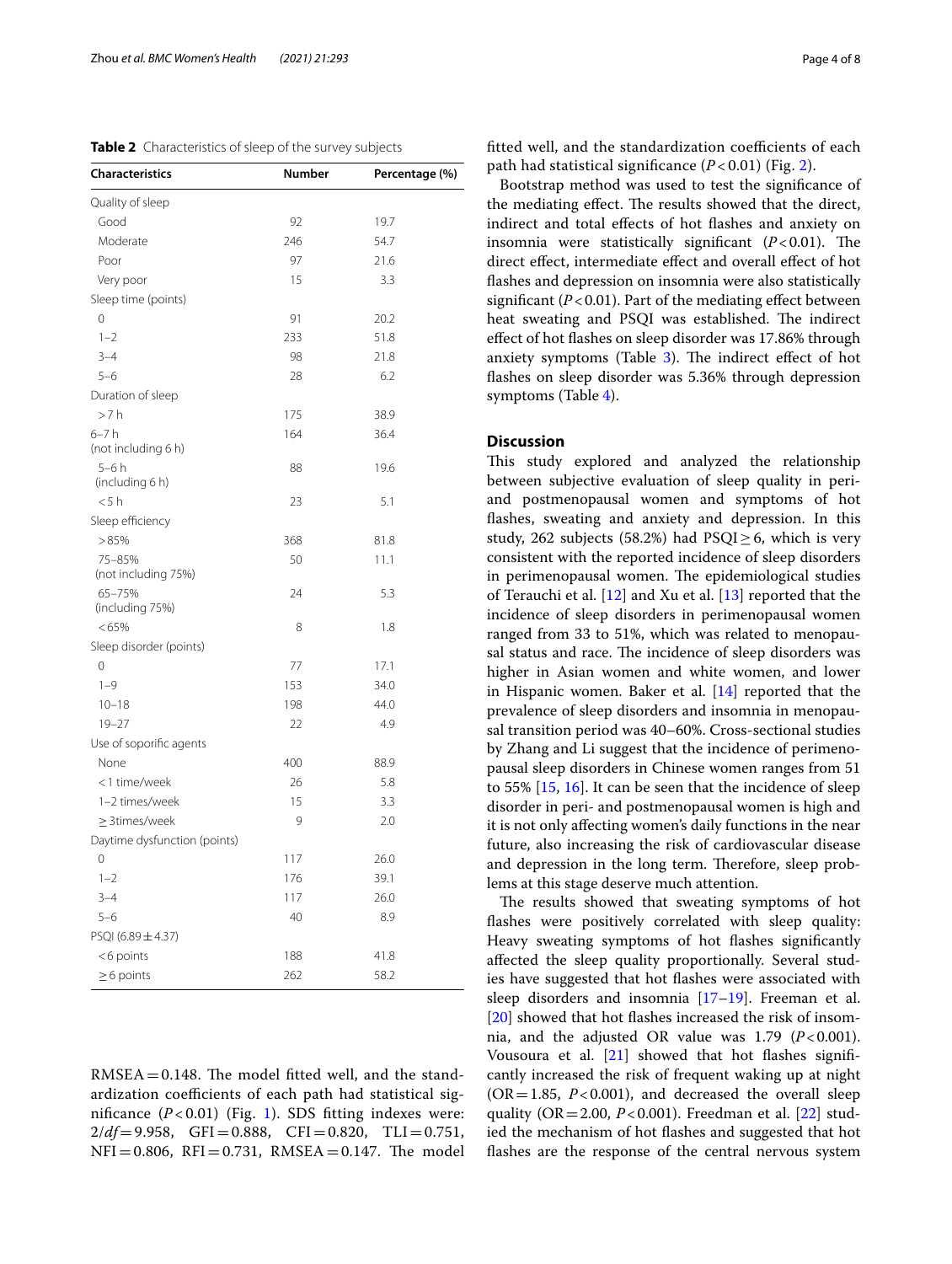

<span id="page-4-0"></span>

<span id="page-4-1"></span>to the fluctuation of estrogen. The decrease of estrogen level triggers hot fashes, which are mediated by the activation of the central sympathetic nervous system. The increase of norepinephrine level in the brain and the decrease of combined estrogen level are part of the etiology of hot flashes. The levels of norepinephrine and 5-hydroxytryptamine (5-HT) in the brain are antagonistic. Widely distributed in the brain, 5-HT participates in the regulation of mood, sleep and stress response and is directly related to menopausal sleep disorders whereby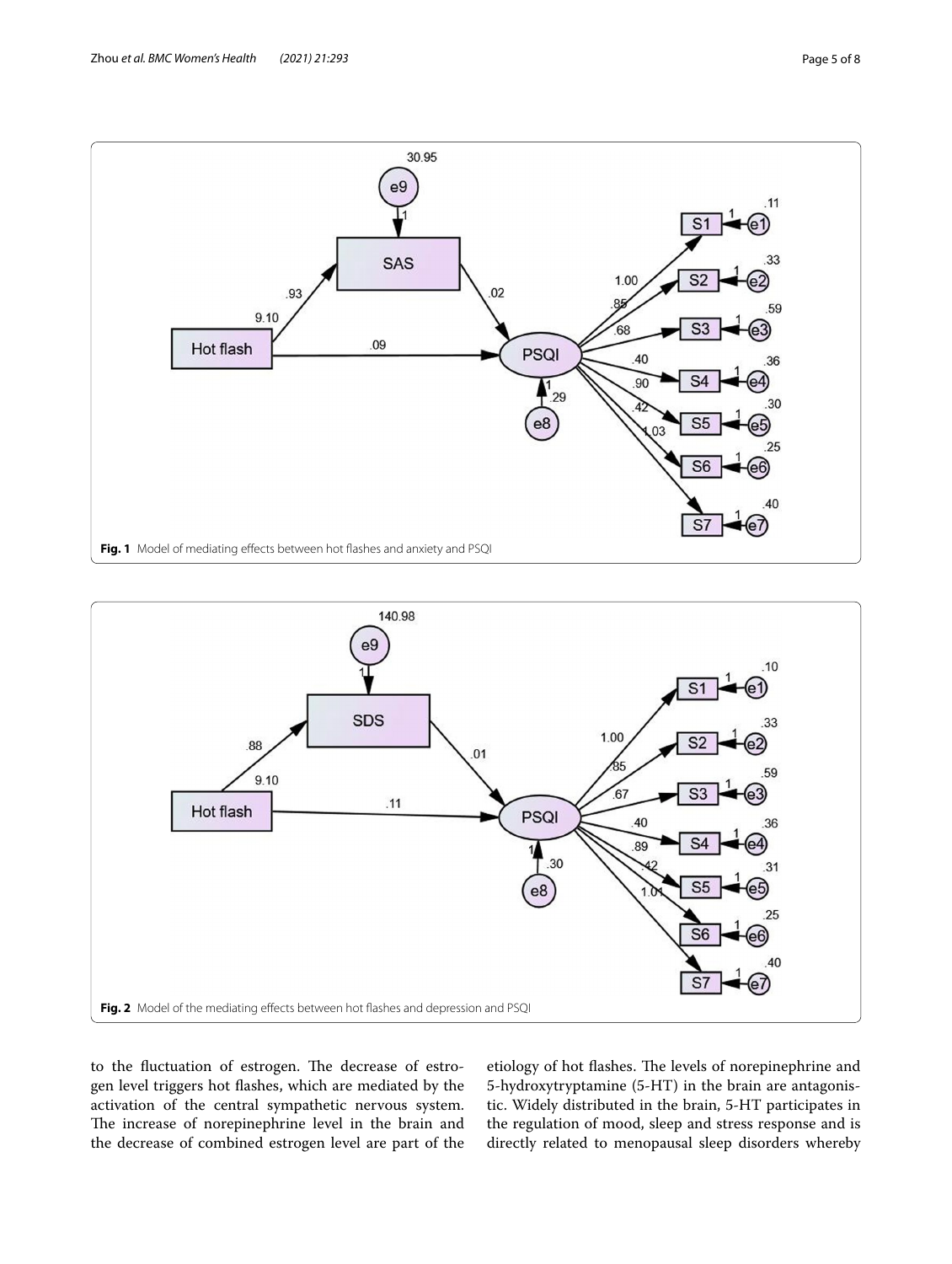| <b>Effect</b>       | Pathway                                          | Non-standard<br>pathway | Standardized<br>pathway | <b>Standard error</b> | P value | 95% CI<br>confidence levels |       |
|---------------------|--------------------------------------------------|-------------------------|-------------------------|-----------------------|---------|-----------------------------|-------|
|                     |                                                  |                         |                         |                       |         | Lower                       | Upper |
| Direct effect       | Hot flashes $\rightarrow$ PSQI                   | 0.091                   | 0.429                   | 0.012                 | 0.000   | 0.069                       | 0.116 |
| Intermediate effect | Hot flashes $\rightarrow$ SAS $\rightarrow$ PSOI | 0.020                   | 0.094                   | 0.006                 | 0.004   | 0.008                       | 0.033 |
| Overall effect      | $\overline{\phantom{0}}$                         | 0.112                   | 0.523                   | 0.010                 | 0.000   | 0.091                       | 0.132 |

### <span id="page-5-0"></span>**Table 3** Mediating effect model of hot flash and anxiety and PSQI

Percentage of intermediate effect:  $0.020/0.112=17.86\%$ 

<span id="page-5-1"></span>Table 4 Mediating effect model of hot flash and depression and PSQI

| <b>Effect</b>       | Pathway                                          | Non-standard<br>pathway | Standardized<br>pathway | <b>Standard error</b> | P value | 95% CI<br>confidence levels |       |
|---------------------|--------------------------------------------------|-------------------------|-------------------------|-----------------------|---------|-----------------------------|-------|
|                     |                                                  |                         |                         |                       |         | Lower                       | Upper |
| Direct effect       | Hot flashes $\rightarrow$ PSQI                   | 0.106                   | 0.492                   | 0.011                 | 0.000   | 0.085                       | 0.127 |
| Intermediate effect | Hot flashes $\rightarrow$ SDS $\rightarrow$ PSOI | 0.006                   | 0.030                   | 0.002                 | 0.004   | 0.002                       | 0.004 |
| Overall effect      | $\qquad \qquad -$                                | 0.112                   | 0.522                   | 0.010                 | 0.000   | 0.091                       | 0.133 |

Percentage of intermediate effect:  $0.006/0.112=5.36%$ 

the central 5-HT content of insomniacs is relatively lower [[23\]](#page-7-12). It should be noted that the causes of insomnia may be diferent for women with primary insomnia before menopause and perimenopausal insomnia. The main causes of perimenopause sleep disorders include degradation of body function, decreased estrogen levels, menopausal related symptoms, and stress states, Bad mood and other chronic health problems. However, primary insomnia before menopause are often related to poor mental and psychological conditions and strong cognitive basis [\[5](#page-6-3)].

Our results also show that anxiety and depression scores are signifcantly positively correlated with sleep quality. Zervas et al. [[24\]](#page-7-13) suggest that depressive symptoms afect sleep independently of hot fashes. Vousoura et al. [\[21\]](#page-7-10) showed that depression was associated with difficulty in falling asleep and early awakening  $(OR=2.00,$  $P < 0.001$ ). The subjects of our study are middle-aged women aged between 40 and 60 years old: With the increase in age, the health status of middle-aged women becomes compromised, sub-health status increases while the incidence of chronic co-morbidities increases. At the same time, work stress and family burden can easily contribute to anxiety and depression. Anxiety and depression cause hyperfunction of hypothalamus–pituitary–adrenal axis (HPA axis) [\[25,](#page-7-14) [26\]](#page-7-15), increased sympathetic nerve excitability, increased levels of norepinephrine and cortisol in blood circulation, which make patients in a state of high arousal  $[4]$  $[4]$ , thus affecting sleep quality. Drug therapy and psychotherapy are the treatment methods for insomnia. The results suggest that psychotherapy or drug therapy can improve anxiety and depression of middleaged women with obvious anxiety and depression symptoms, and can also help improve their sleep.

The mediating effect model was used to analyze the mediating relationship between anxiety and depression in hot flashes sweating and sleep quality. The results showed that sweating symptoms from hot fashes could afect sleep quality indirectly through anxiety and depression. The effect of anxiety on sleep indirectly accounted for 17.86%, the effect of depression on sleep indirectly accounted for 5.36%, and the infuence of anxiety on sleep quality was more signifcant. Vousoura et al. [[21\]](#page-7-10) showed that hot fashes and depression are related to diferent sleep disorder patterns: the main efect of hot fashes on sleep is frequent awakening during the night, while the main effect of depression on sleep is difficulty in falling asleep and early awakening, but the causal relationship between symptoms is not clear. Our results further suggest that hot fashes can cause insomnia either directly or indirectly through anxiety and depression but the direct efect is more obvious where patients with severe hot fashes may have more signifcant anxiety and depression. This is consistent with previous research findings: in breast cancer and prostate cancer research, anxiety, depression and fatigue and fatigue play a mediating role in the impact of pain symptoms on patients' quality of life, the overall mediating efect reached 83% [\[8](#page-6-5)]; in a study of rheumatoid arthritis, anxiety and depression can mediate the impact of biochemical indicators on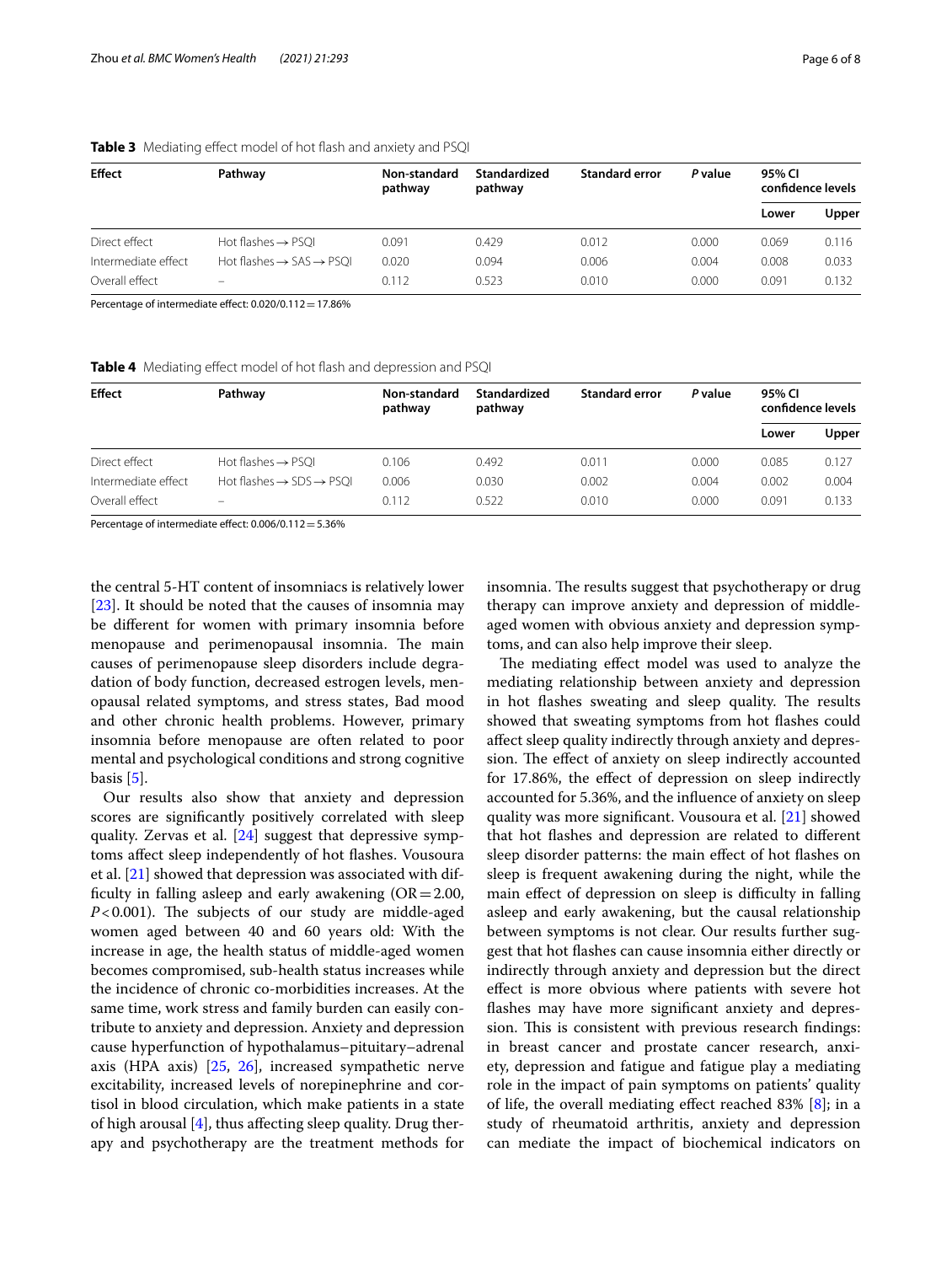patients' pain [[9\]](#page-6-6). In a study of cocaine dependent smokers, it was found that there was an indirect relationship between sleep quality and drug use results, which was mediated by desire, anxiety and depression. Vasodilation symptoms, emotional disorders and sleep disturbances in peri- and postmenopausal women infuence each other, and the interaction is a complex circular relationship, and the causal relationship is uncertain. The relationship between sleep disorders and mood disorders is two-way. Sleep disorders are a predictor of the future development of depression, and depressive symptoms put middleaged women at risk of sleep disorders [[22](#page-7-11)]. Studies have also found that in women with hot fashes, anxiety may mediate poor sleep[[23](#page-7-12)].Although our research cannot reveal the causal relationship between them, the mediating efect model provides a new perspective for the study of causality, and also provides scientifc evidence to improve sleep quality. By relieving the symptoms of hot fashes and sweating and improving the mood of anxiety and depression in middle-aged women through psychotherapy or drug treatment, sleep quality can be improved and long-term cardiovascular disease and depression and other serious physical and mental diseases can be prevented.

There are some limitations in this study. First, this is a cross-sectional study, which has limitations in confrming the causal relationship between the three. Longitudinal cohort research can be designed in the future to further reveal the relationship between the three factors. Second, the sleep quality in this study is selfreported subjective parameter, which may be biased. In the future, a variety of methods, especially objective evaluation of sleep quality can be used for more scientifc, accurate and unbiased evaluation.

# **Conclusions**

This study was the first time to investigate and determine the mediating efect of anxiety and depression between hot fashes, sweating symptoms and sleep quality. This discovery helps to understand the relationship between sleep quality, vasomotor symptoms, anxiety and depression, and provides a new perspective and theoretical basis for improving the sleep quality of perimenopausal and postmenopausal women.

#### **Abbreviations**

PSQI: Pittsburgh Sleep Quality Scale; KMI: Kupperman Menopausal Index; SAS: Self-rating Anxiety Scale; SDS: Self-rating Depression Scale; 5-HT: 5-Hydroxytryptamine; HPA: Hypothalamus–pituitary–adrenal axis.

#### **Acknowledgements**

Not applicable.

#### **Authors' contributions**

Conception and design of the research: FRJ, QH. Acquisition of data: QH, QZ, QJ, JX, JM, FRJ. Analysis and interpretation of data: FRJ, QZ, BSW. Statistical analysis: BSW, QZ. Obtaining funding: FRJ. Drafting the manuscript: QZ. Revision of manuscript for important intellectual content: FRJ, QH, QZ. All authors read and approved the fnal manuscript.

#### **Funding**

The study was supported by grants from Guidance Project of Traditional Chinese Medicine of Shanghai Science and Technology Commission (18401902900), and Research Project of Traditional Chinese Medicine of Shanghai Municipal Health Commission (2018LP047).The research funding comes from the support of these two projects.

#### **Availability of data and materials**

The datasets used and/or analysed during the current study are available from the corresponding author on reasonable request.

#### **Declarations**

#### **Ethics approval and consent to participate**

The experiment was approved by Ethics Committee for Medical Research of International Peace Maternity and Child Health Hospital (GKLW 2017-104). All the subjects signed the informed consent form

#### **Consent for publication**

Not applicable.

#### **Competing interests**

The authors declare that they have no competing interests.

# **Author details**

<sup>1</sup> Menopause Clinic, The International Peace Maternity and Child Health Hospital, Shanghai Jiao Tong University School of Medicine, 1961 Huashan Road, Xuhui District, Shanghai 200030, China. <sup>2</sup> Department of Statistics, Medical College of Shanghai Jiaotong University, Shanghai 200030, China.

### Received: 30 March 2020 Accepted: 26 July 2021 Published online: 09 August 2021

#### **References**

- <span id="page-6-0"></span>1. Freedman RR. Postmenopausal physiological changes. Curr Top Behav Neurosci. 2014;21:245–56.
- <span id="page-6-1"></span>2. Fernandez-Mendoza J, Vgontzas AN. Insomnia and its impact on physical and mental health. Curr Psychiatry Rep. 2013;15(12):418.
- 3. Thurston RC, Chang Y, von Kanel R, Barinas-Mitchell E, Jennings JR, Hall MH, Santoro N, Buysse DJ, Matthews KA. Sleep characteristics and carotid atherosclerosis among midlife women. Sleep. 2017;40(2):zsw052.
- <span id="page-6-2"></span>4. Vgontzas AN, Fernandez-Mendoza J, Liao D, Bixler EO. Insomnia with objective short sleep duration: the most biologically severe phenotype of the disorder. Sleep Med Rev. 2013;17(4):241–54.
- <span id="page-6-3"></span>5. Baker FC, de Zambotti M, Colrain IM, Bei B. Sleep problems during the menopausal transition: prevalence, impact, and management challenges. Nat Sci Sleep. 2018;10:73–95.
- 6. Hartz A, Ross JJ, Noyes R, Williams P. Somatic symptoms and psychological characteristics associated with insomnia in postmenopausal women. Sleep Med. 2013;14(1):71–8.
- <span id="page-6-4"></span>7. LeBlanc M, Merette C, Savard J, Ivers H, Baillargeon L, Morin CM. Incidence and risk factors of insomnia in a population-based sample. Sleep. 2009;32(8):1027–37.
- <span id="page-6-5"></span>8. Charalambous A, Giannakopoulou M, Bozas E, Paikousis L. Parallel and serial mediation analysis between pain, anxiety, depression, fatigue and nausea, vomiting and retching within a randomised controlled trial in patients with breast and prostate cancer. BMJ Open. 2019;9(1):e026809.
- <span id="page-6-6"></span>9. Nakagami Y, Sugihara G, Takei N, Fujii T, Hashimoto M, Murakami K, Furu M, Ito H, Uda M, Torii M, et al. Efect of physical state on pain mediated through emotional health in rheumatoid arthritis. Arthritis Care Res. 2019;71(9):1216–23.